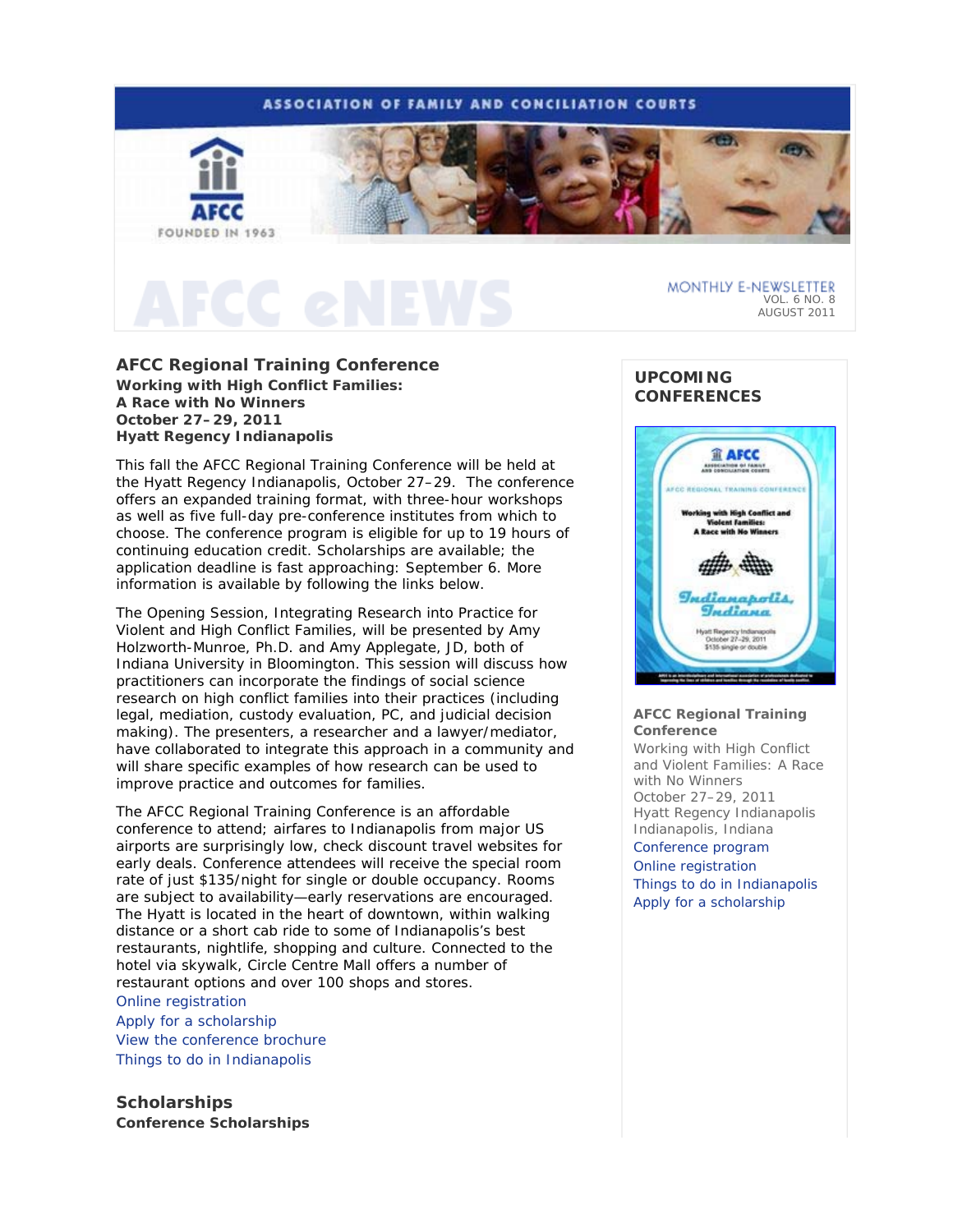The AFCC Scholarship Fund provides scholarships to professionals and students who could not otherwise afford to attend AFCC conferences, symposia and regional trainings. Thanks to the generous support of AFCC members, since 2003 the AFCC Scholarship Fund has awarded over 200 conference scholarships. From its humble beginning, awarding just one scholarship to the annual conference the first year, the scholarship fund has grown by leaps and bounds, offering 50 scholarships in one fiscal year. This year the number of \$1,000 travel stipends has been expanded to an unprecedented eleven!

The recipients of AFCC scholarships take the knowledge and practical skills they gain at AFCC events back to their practices, courts, organizations, their colleagues, and their clients. The number of professionals and clients who benefit from each conference scholarship is difficult to quantify. Hearing how pleased past recipients have been with the opportunity, reminds us not only of how important the Scholarship Fund is, but how important AFCC conferences and trainings are. Here is an example of what a past recipient said about the scholarship experience:

> *I brought home so much more than I went there with. You know, they say that when you have to pay for something it becomes more important to you. However, being given such a useful gift means more to me than anything. I will put my new tools to good use to enhance my services for families and be forever grateful to you and the folks who allowed me to be a part of the conference this year.* –Marilyn Daniel, Tucson, Arizona

Letters requesting a donation to the Scholarship Fund are mailed in October of each year to AFCC members. The Fund is entirely sustained by AFCC members, no outside grants or corporate donors. One hundred percent of your donation goes to funding scholarships. Please consider helping to continue and expand these valuable opportunities.

Support the AFCC Scholarship Fund—Donate online today Apply for a scholarship to the AFCC Regional Training Conference

# **Submit a Workshop Proposal for the AFCC 49th Annual Conference**

*Attachment, Brain Science, Children of Divorce: The ABCD's of Child Development for Family Law* **June 6–9, 2012 Hyatt Regency Chicago** 

## **Call for Proposals**

The June 2012 annual conference will take an in-depth look at attachment and neuroscience perspectives in child development as they relate to family law. Several sessions at this conference will continue the discussions begun in the July 2011 *Family Court Review*, guest edited by Dr. Jennifer McIntosh. Other relevant topics for professionals working with children and families will be discussed as well.

Take advantage of a wonderful opportunity to present your work to the interdisciplinary AFCC community; submit a proposal for a 90-minute workshop session. Proposals must be received via the online form by Wednesday, October 5, 2011, in order to be considered. The conference program brochure will be available



## **AFCC/AAML Conference**

*Advanced Issues in Child Custody: Evaluation, Litigation and Settlement* September 15–17, 2011 Westin Philadelphia Philadelphia, Pennsylvania

Conference program Online registration Exhibit opportunities

#### **AFCC 49th Annual Conference**

June 6–9, 2012 Hyatt Regency Chicago Chicago, Illinois View the Call for Proposals Submit a proposal online

## **AFCC 10th Symposium on Child Custody Evaluations**  November 1–3, 2012 Arizona Grand Resort Phoenix, Arizona

## **AFCC 50th Annual Conference**

May 29–June 1, 2013 J.W. Marriott Los Angeles at L.A. Live Los Angeles, California

# **AFCC 51st Annual**

**Conference** May 28–31, 2014 The Westin Harbour Castle Toronto, Ontario, Canada

# **AFCC CHAPTER CONFERENCES**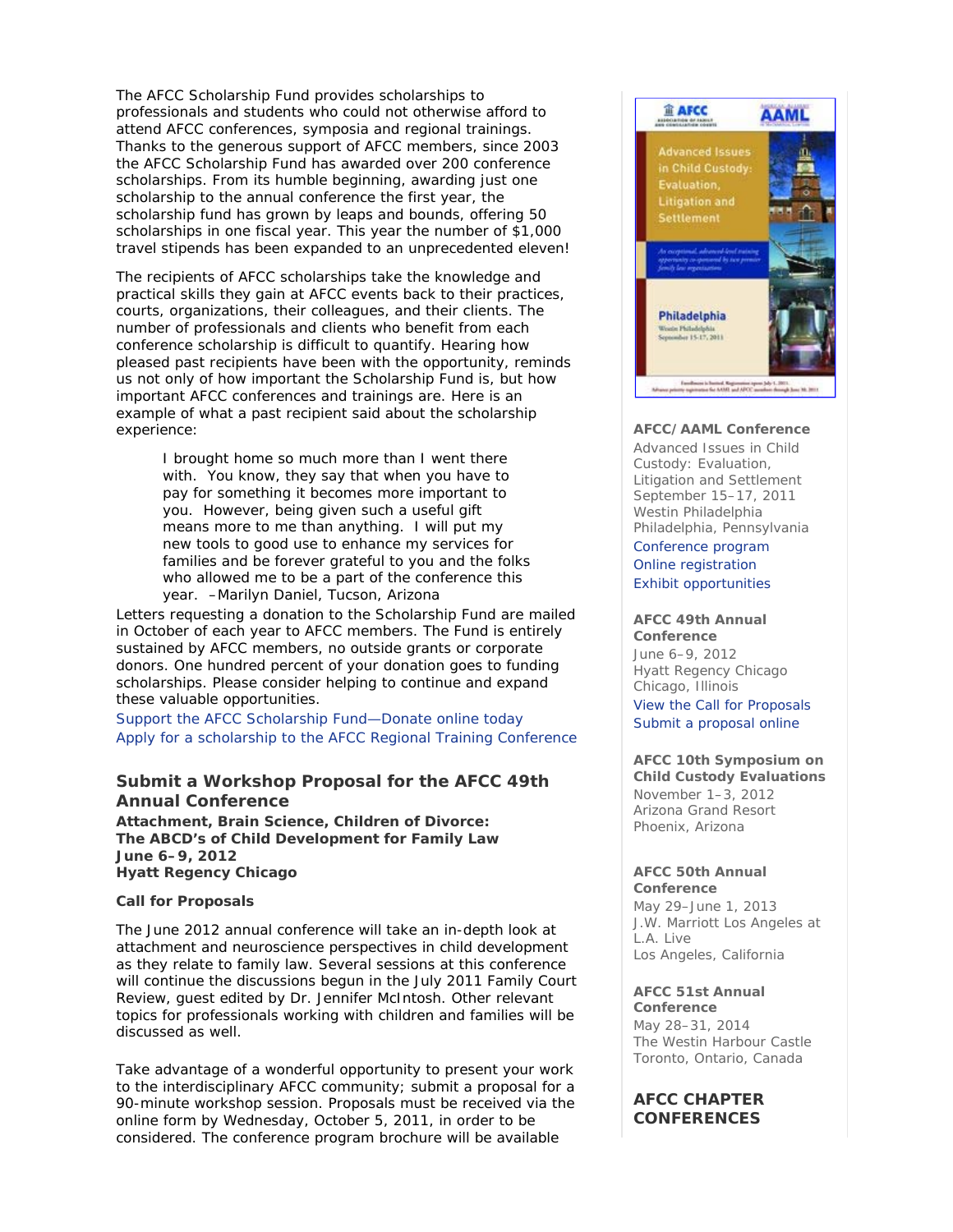online in late December 2011 and print copies will be mailed in January 2012.

View the Call for Proposals Submit a proposal online

# **Chicago Conference Scholarships**

Chicago conference scholarships include registration to the annual conference, one full-day pre-conference institute, a certificate of attendance and admittance to all conference food, beverage and networking functions. This year, in response to concerns regarding travel and hotel expenses, a record eleven scholarships will include a travel stipend. The online scholarship application will be available in January 2012.

Guidelines and criteria

# *FAMILY COURT REVIEW*

## **JULY 2011 SPECIAL ISSUE:** *Attachment Theory, Separation and Divorce: Forging Coherent Understandings for Family Law*

Jennifer E. McIntosh, as guest editor of the *FCR* special issue on attachment writes:

> *A mounting body of research from developmental psychology and neuroscience confirms attachment relationships to be a central axis of the child's developmental pathway, in every family, in every culture throughout the world. The health of a child's attachments can influence multiple and far reaching outcomes. As such, attachment theory and knowledge deserve a place in the family court's deliberations and planning for children, but to date, that place remains ill defined. Inconsistencies and misunderstandings, conundrums and complexities of applying attachment knowledge to divorce and separation matters are evident throughout the field. This Special Issue went in search of a shared praxis of meaning about attachment.*

Read the *FCR* July Issue Table of Contents AFCC members: read this issue of *FCR*

# **ASK THE EXPERTS**

**Top Ten Tips for Judicial Interviews of Children**  *By Hon. Denise McColley, Napoleon, Ohio*

In most jurisdictions, judicial officers are allowed to interview or speak with children in the process of their parents' divorce or custody litigation. Ohio is somewhat unusual in that judicial officers are generally required to interview children upon the request of either party or at the court's discretion. Read more

# **Conference of Interest**

**Supervised Visitation Network**  *Working with High Conflict and Violent Families, Implications for Supervised Visitation* **October 26, 2011 Hyatt Regency Indianapolis** 

This one day institute will focus on the issues presented in

## **Texas Chapter Conference**

*Maximizing Our Resources for Texas Families* October 12–14, 2011 In collaboration with Texas Association of Domestic Relations Offices Fort Worth, Texas

### **Washington Chapter Conference**

*Divorce Minefields and Milestones: Interdisciplinary Resources and Roads to Resolution* October 21, 2011 Holiday Inn, SeaTac International Airport Seattle, Washington More information

## **Ontario Chapter Conference**

*Experience and Brain Development: How Childhood Events Shape the Children and Families We Serve*  October 21, 2011 Sala Caboto at Villa Colombo Toronto, Ontario

More information

### **California Chapter Conference**

*The New Frontier: Exploring the Challenges and Possibilities of the Changed Landscape for Children and the Courts* February 10–12, 2012 Sheraton Delfina Hotel Santa Monica, CA More information

## **Florida Chapter Conference**

*Spirit of Cooperation* March 30–31, 2012 Renaissance Tampa International Plaza Tampa, Florida More information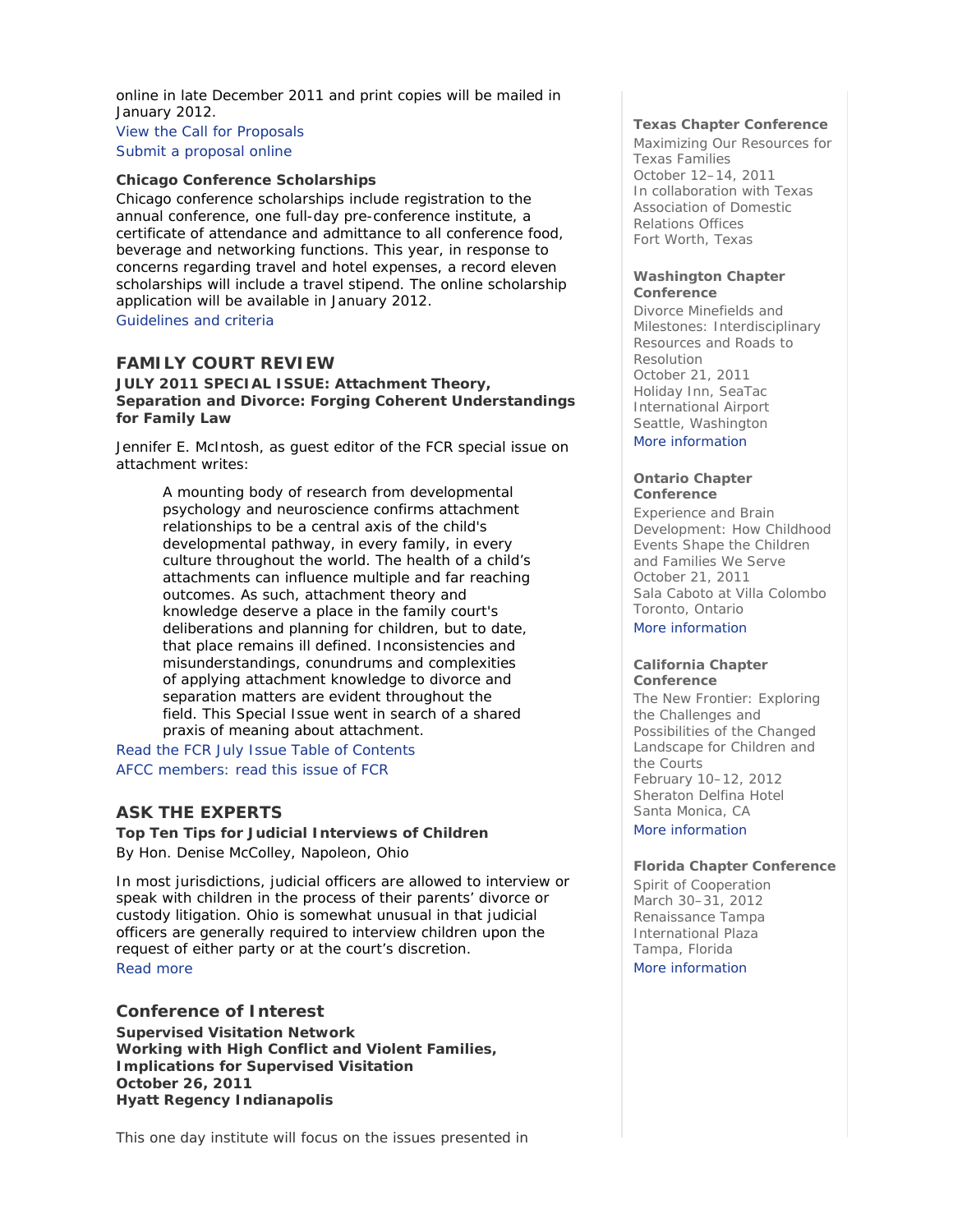supervised visitation when domestic violence is present. This institute will provide information to help professionals who work with SV providers and those who provide direct services, to understand how domestic violence may require changes to their services in response to the complex dynamic created. More info is available at SVNIndy.info.

# **AFCC CHAPTER NEWS**

AFCC currently has 13 Chapters across the U.S. and in Canada, each promoting the AFCC mission at the local level.

The **Washington Chapter** has issued a Call for Proposals for its Second Annual Conference, *Systemic Solutions for Families in Crisis*, April 14, 2012, in Seattle. The proposal submission deadline is October 15, 2011.

Read more about your local chapter

# **FAMILY LAW IN THE NEWS**

**Alimony Reform Advances in Massachusetts**  *By Paul Tuthill, courtesy of publicbroadcasting.net/WAMC*

As New York State marks a major change in matrimonial law, Massachusetts is poised to make major changes in family law. A bill to reform the state's alimony system is heading toward passage in the state legislature. Listen

## **Polygamist, Under Scrutiny in Utah, Plans Suit to Challenge Law**

*By John Schwartz, Courtesy of the New York Times*

Kody Brown is a proud polygamist, and a relatively famous one. Now Mr. Brown, his four wives and 16 children and stepchildren are going to court to keep from being punished for it. Read more

# **50/50 Parenting**

*Courtesy of Background Briefing, mpegmedia.abc.au*

Legislation before the Australian Senate now may take some of the heat out of tragic confusion over shared, or "equal time parenting," and the role of violence in Family Law decision making. Research shows children of high conflict families, forced into equal time, are suffering. Reporter Brendan King has more in this audio interview.

Listen

# **JOIN AFCC**

Are you a member?

Join or Renew

AFCC offers member benefits that promote excellence in practice.

View member benefits

# **ABOUT AFCC eNEWS**

*AFCC eNEWS* is a monthly e-newsletter published by the Association of Family and Conciliation Courts (AFCC). *AFCC eNEWS* provides professionals with time sensitive and up-to-date topics including practice tips, research innovations and international news. Readers are welcome to forward this e-newsletter to interested colleagues.

AFCC eNEWS archive

## **Website Version:**

If you are having trouble viewing this email correctly, please view the website version by clicking here.

**Editor:** 

Leslye Hunter editor@afccnet.org

AFCC welcomes your comments, questions or feedback. Please email the editor by clicking here.

# **EMAIL UPDATE**

Subscribe, Unsubscribe or Update Your Email Address AFCC will never share, distribute or publicize your email address.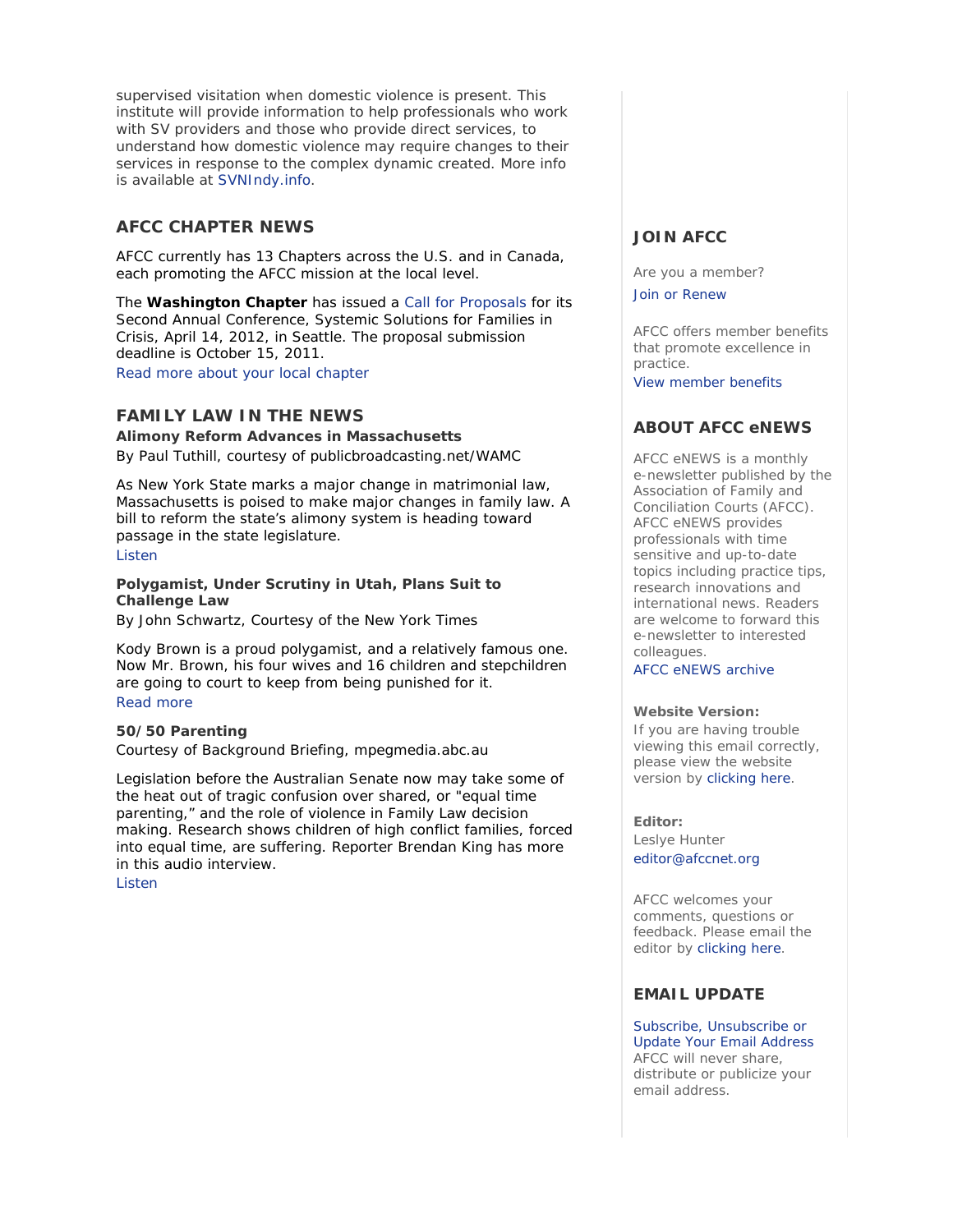

Follow AFCC on Facebook! Click here



Professionals dedicated to improving the lives of children and families through the resolution of family conflict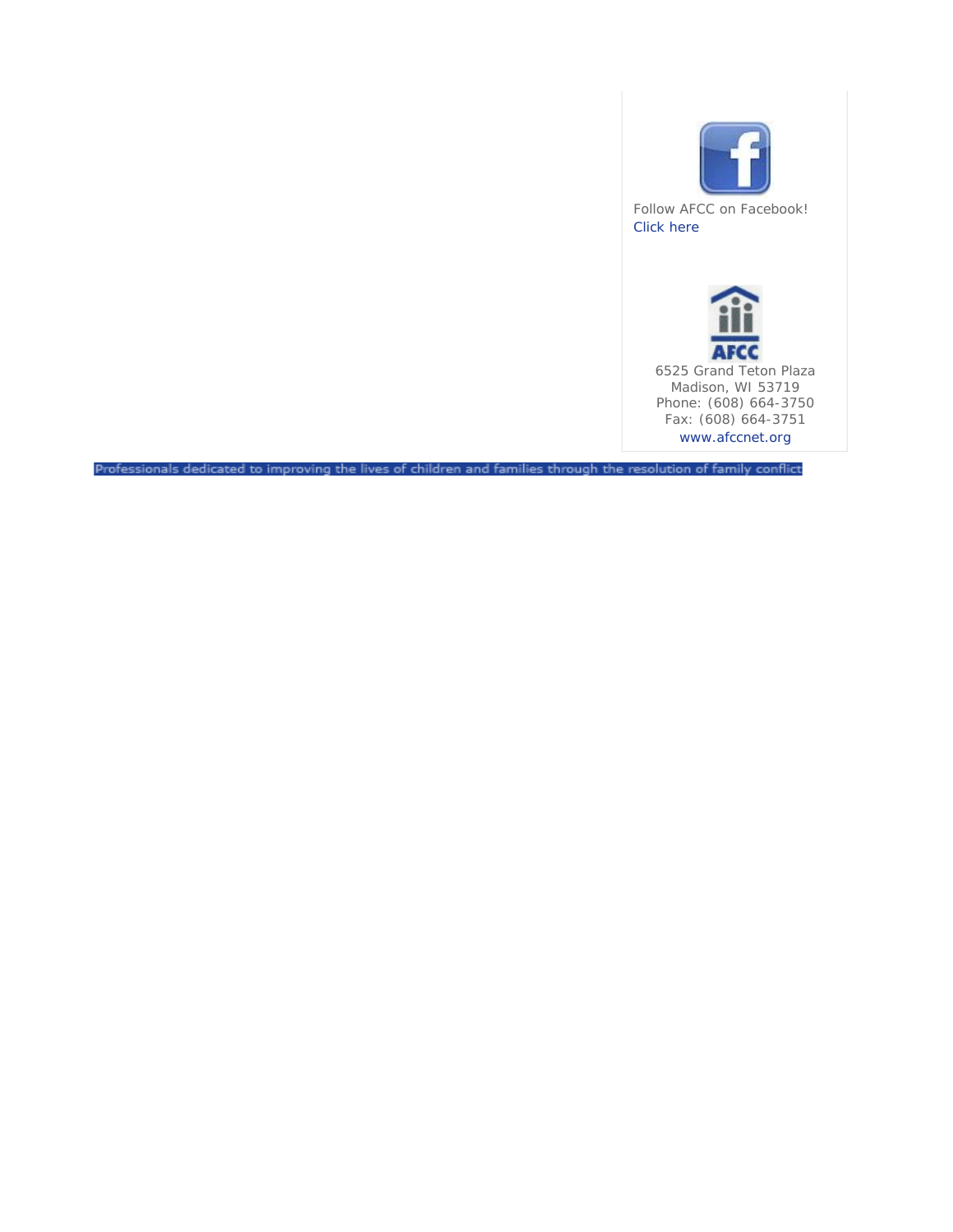



## **MEMBER CENTER**

- **Family Court Review**
- **AFCC Conference Audio**
- **AFCC News**
- **Member Directory**
- **Member Resources**
- **Chapter Resources**

#### **AFCC HOME**



## **Table of Contents for** *Family Court Review***, Vol. 49, No. 3, July 2011**

**Editorial Notes:** Robert E. Emery and Andrew Schepard

**SPECIAL ISSUE**: *Attachment Theory, Separation and Divorce: Forging Coherent Understandings for Family Law*

**Guest Editors' Introduction:** Jennifer E. McIntosh

#### **Articles:**

*Attachment Theory and Research: Overview, with Suggested Applications to Child Custody*  Mary Main, Erik Hesse and Siegfried Hesse

*Divorce and Attachment Relationships: The Longitudinal Journey*  Alan Sroufe and Jennifer McIntosh

*Are We Asking the Right Questions About Attachment?* Everett Waters and Jennifer McIntosh

*Incorporating Attachment Assessment into Custody Evaluations: The Case of a 2-Year Old and Her Parents* Carol George, Marla B. Isaacs, and Robert S. Marvin

*Family Law and the Neuroscience of Attachment, Part I* Allan Schore and Jennifer McIntosh

*Family Law and the Neuroscience of Attachment, Part II* Daniel Siegel and Jennifer McIntosh

*Divorce in the Nursery: On Infants and Overnight Care* Carol George, Judith Solomon, and Jennifer McIntosh

*Attachment Perspectives on Domestic Violence and Family Law* Alicia Lieberman, Charles Zeanah, and Jennifer McIntosh

*"If I Could Tell the Judge Something About Attachment...." Perspectives on Attachment Theory in the Family Law Courtroom* Inge Bretherton, Stephen Seligman, Judith Solomon, Judith Crowell, and Jennifer McIntosh

*John Bowlby's Legacy and Meanings for the Family Law Field: In Conversation with Sir Richard Bowlby* Richard Bowlby and Jennifer McIntosh

#### Special Feature: Association of Family and Conciliation Courts, Guidelines for Court-Involved Therapy

*Association of Family and Conciliation Courts White Paper Guidelines for Court-Involved Therapy: A Best Practice Approach for Mental Health Professionals* Hon. Linda S. Fidnick, Kelly A. Koch, Matthew Sullivan, and Lyn R. Greenberg *Guidelines for Court-Involved Therapy*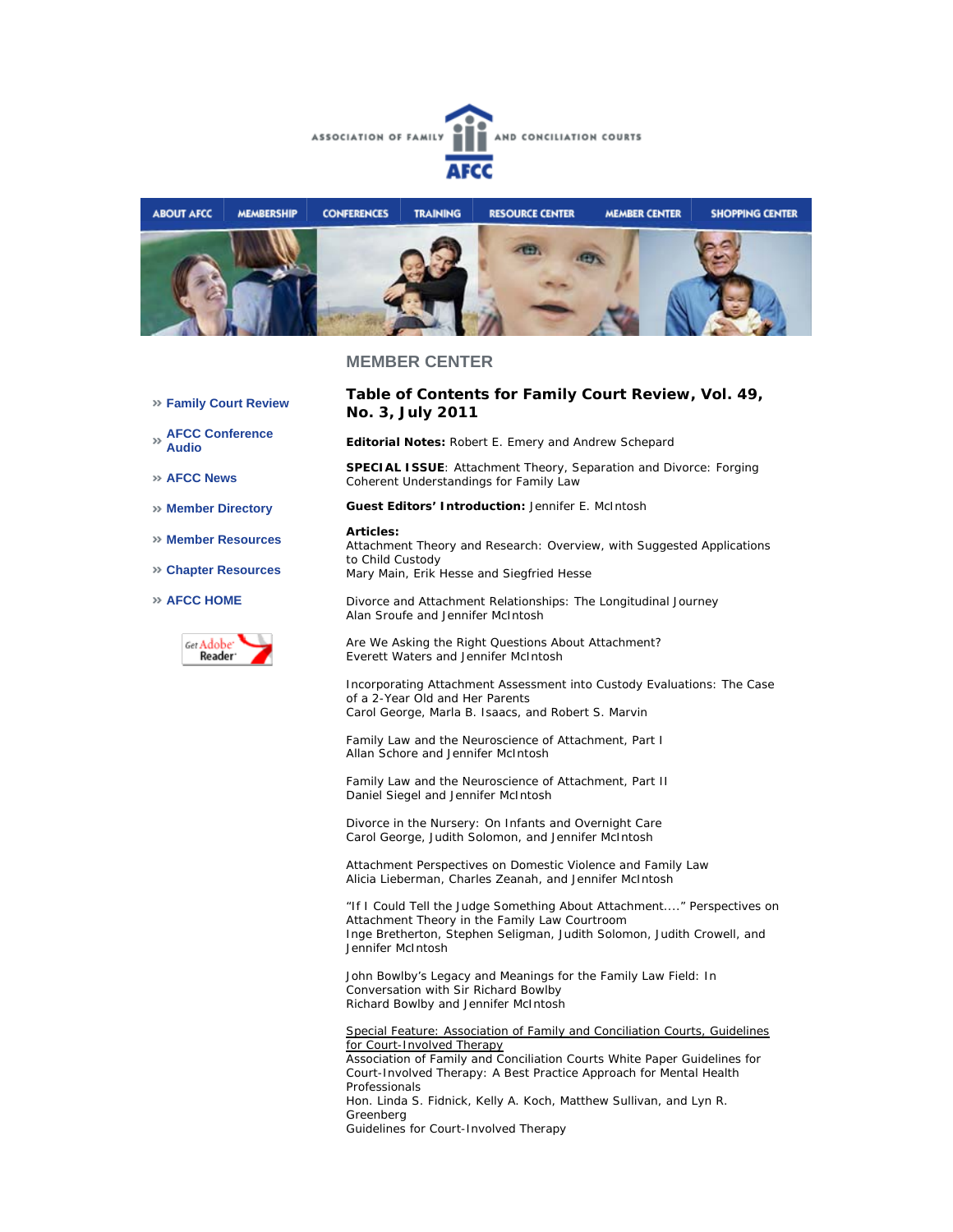AFCC Task Force on Court-Involved Therapy

## Additional Articles

*Child Custody Disputes in Families of Muslim Tradition* Warren D. Camp

*Family Definitions and Children's Rights in Custody Decision-Making: The Importance of a Changing Litigant Context* Mellisa Holtzman

*Surviving Bench Stress* Alexis Resnick, Karen A. Myatt, and Priscilla V. Marotta

*Child Custody Evaluation Practices: A 20-Year Follow-Up* Marc J. Ackerman and Tracy Brey Pritzl

*Defining Parenting Coordination with State Laws* Hon. Leta S. Parks, Harry L. Tindall, and Lynelle C. Yingling

## Student Notes

*State Child Emotional Abuse Laws: Their Failure to Protect Children with Gender Identity Disorder* Andrew Ford

*College Or Bust: Replacing "College Prep For All" With a Three-Tiered Educational Model Based on Student Abilities* John Mulroy

6525 Grand Teton Plaza, Madison, WI 53719 Phone 608.664.3750 Fax 608.664.3751 afcc@afccnet.org www.afccnet.org

Search - Site Map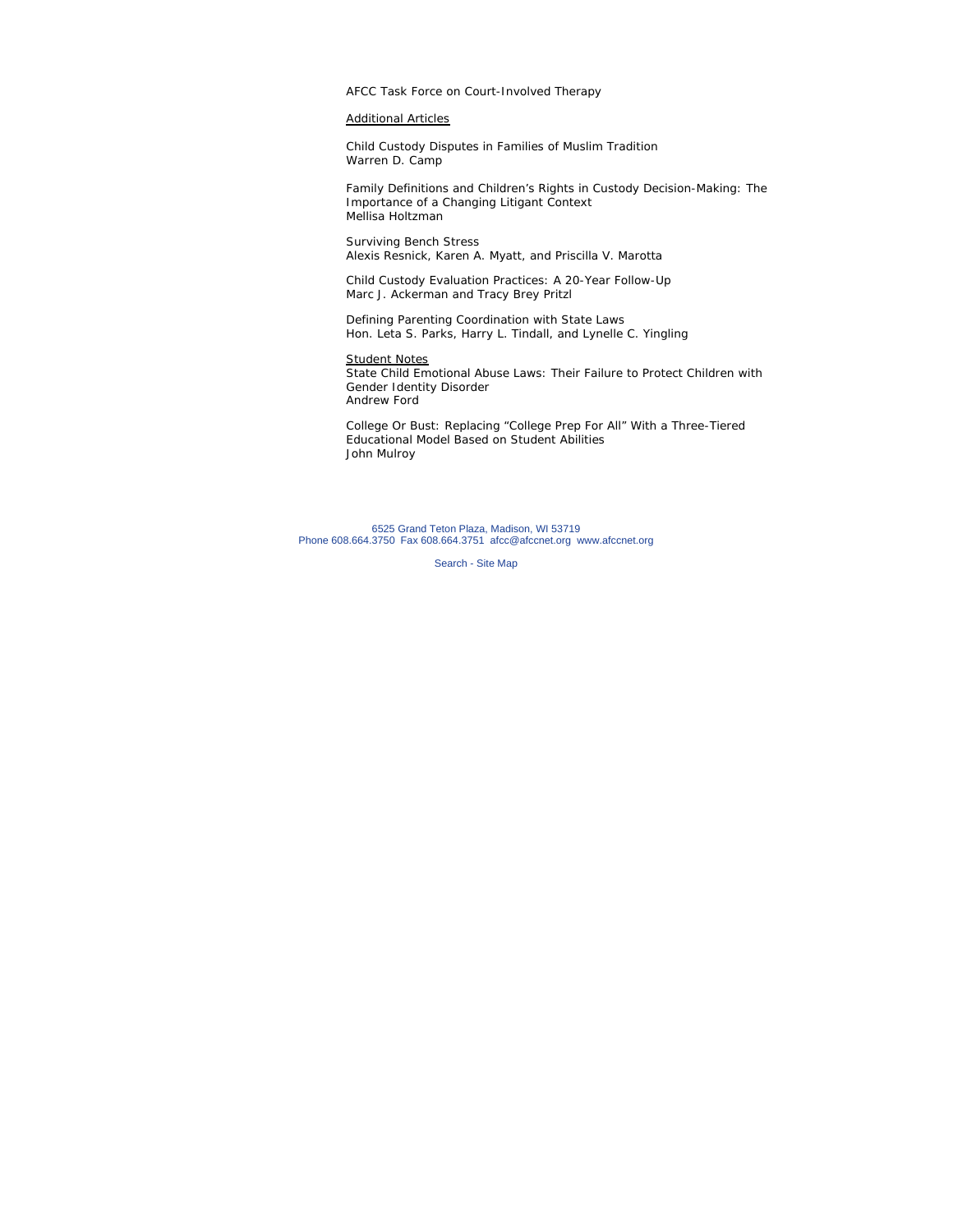



## **MEMBER CENTER**

## **ASK THE EXPERTS**

#### **Top Ten Tips for Judicial Interviews of Children**  *Hon. Denise McColley, Napoleon, Ohio*

In most jurisdictions, judicial officers are allowed to interview or speak with children in the process of their parents' divorce or custody litigation. Ohio is somewhat unusual in that judicial officers are generally required to interview children upon the request of either party or at the court's discretion. As one might imagine, this law results in judicial officers interviewing children of all ages. Positive aspects of interviewing children include allowing the judicial officer to actually meet and learn first-hand about a child for whom he or she is about to make life-changing decisions; permitting the child to meet the judicial officer; and allowing the child to feel he/she has been part of the process of determining his/her future.

Although certainly not exhaustive, here are a few pointers that may be helpful to a judicial interviewer:

1. No matter what the law is regarding interviewing children in a particular jurisdiction, it is important to focus on the purpose of the interview. In general, an interview is not to determine what the child states that he or she *wants*, but rather to determine his/her *wishes and concerns*.

2. Consider developing a "script" of topics that you will use for interviews. It is helpful to ask similar questions of each child. Once you have developed the questions you wish to ask, it becomes easier to follow the script. In doing so, you insure that you do not miss something that is important to discuss with the child.

3. Remember the age and the cognitive abilities of the child. Even though you will want to follow a script of some sort, the interview may be very different for each child, depending upon his/her age, cognitive abilities, and maturity. For instance, a very young child might be asked to draw a picture of and tell the interviewer the names of everyone who lives in daddy's house and everyone who lives in mommy's house. An older child may just be asked that question.

4. Some issues you may want to consider with a child are as follows:

- Who does the child identify as being in his/her family?
- Where does he/she go to school? Is he/she involved in other activities? What does he/she enjoy or dislike about school, extracurricular activities or church? Are there activities in which he/she wants to be involved in the future?
- Who participates with him/her in various activities or who takes him/her to appointments to school, or to church?
- What are the child's goals and who is best able to assist the child in obtaining those goals?
- What sort of rules does each parent have?
- Do the child's parents communicate with one another?
- Is it important to a child that his/her siblings have the same parenting arrangements? How would he/she feel if the arrangements were different?
- Besides the parent, who else lives in each household?
- **Family Court Review**
- **AFCC Conference Audio**
- **AFCC News**
- **Member Directory**
- **Member Resources**
- **Chapter Resources**

### **AFCC HOME**

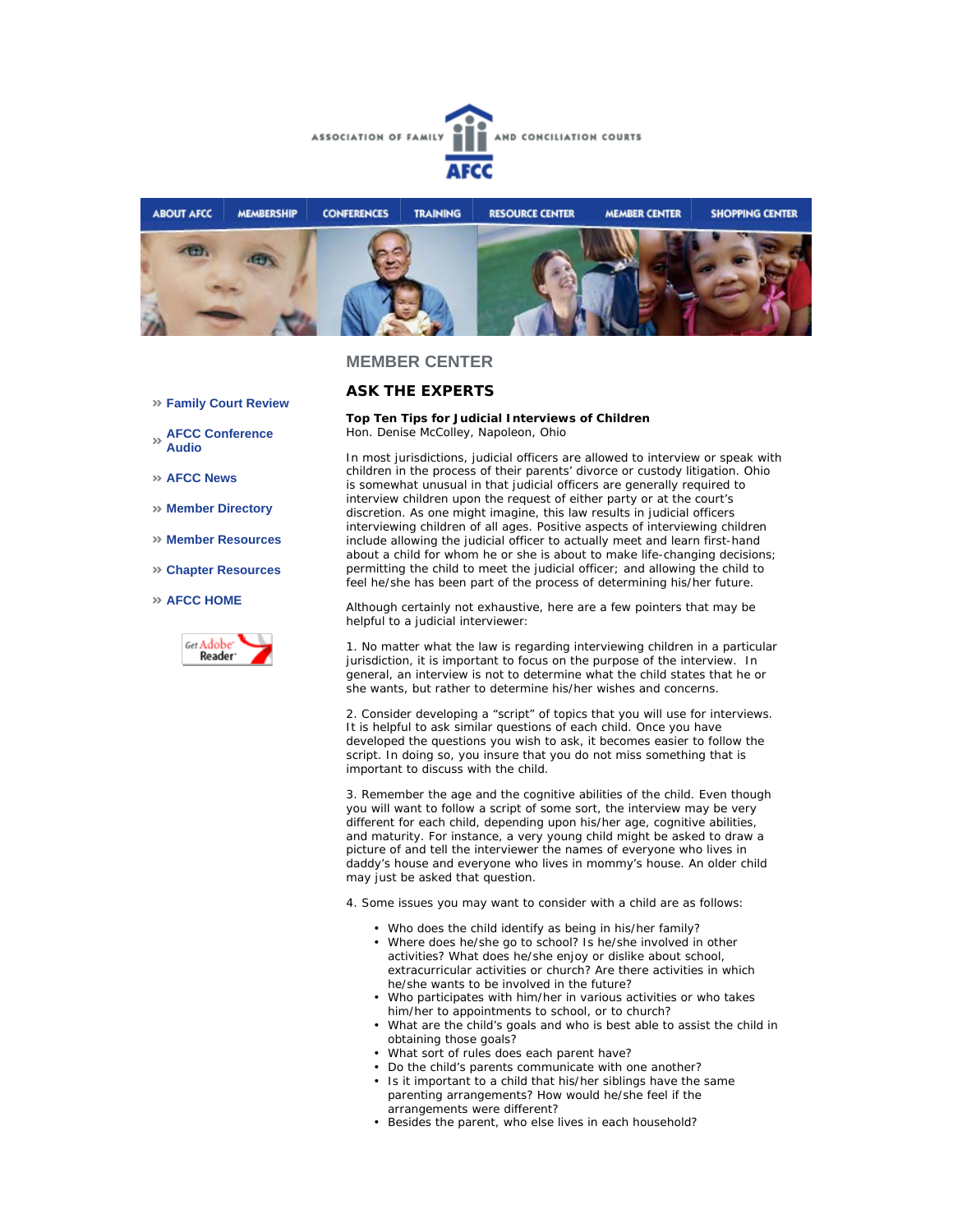- What is each parent's home like? Is it a house, apartment, mobile home? Is it in town or in the country? How many bedrooms? Who stays in each bedroom? Where does the child study, play, eat, etc.? Does the child have friends in the neighborhood? Does the child have pets?
- How does the child get along with the individuals in each household?
- What work/school schedules does each individual in the household have?
- Who takes care of the child when the parent or other adults in the household are gone?
- What things does the child enjoy doing with each parent, with the other individuals in each parent's household, or by him/herself when he/she is in a parent's household?
- What things would the child change in each household if he/she were able?
- Does the child have relatives or friends he/she visits or with whom he/she has an ongoing relationship? What do they do together?
- If the child were able to make three wishes (to his/her fairy godmother/father or a genie) for his/her family, what wishes would the child make?
- If the child were able to live anywhere in the world, where would it be? Who would live with him/her? Ask the child to draw a picture of the house/castle/home in which he/she would live and everyone who would live in the house with him/her.
- If the child were scared, had a nightmare or needed advice, to whom would he/she turn or who would he/she prefer be there to help?
- Who obtains or helps the child obtain or purchase clothing or personal items?
- Who obtains or helps the child obtain or purchase school supplies?
- Who attends school activities, parent-teacher meetings, etc.?
- Is there anything the child is afraid of? Is there anything that makes the child angry?
	- Who is most likely to help the child with his/her homework or school projects?
	- Is the child able to identify his/her present schedule for spending time with each parent?
- If he/she were able to make his own parenting plan, what would it look like? Has he/she discussed this with his/her parents?
- What sort of punishment does each parent or other adult in the home(s) use if a child misbehaves?
- What questions does the child have about the process or what is happening?
- Is there anything the child would like the judicial officer to tell his/her parents?
- Is there anything a parent or another adult reminded the child to tell the judicial officer?
- How does the child get to and from school when he/she is at each parent's house?

5. Allow enough time to conduct the interview of a child. Depending on his or her age or maturity, the interview could be as short as 20 minutes or as long as 1–1/2 hours. Allowing one hour for each interview would be a good rule of thumb. If there are several children, each should be interviewed alone. If there is more than one child, less time might be set for the individual interviews as basic information can generally be verified with the second or third child interviewed—e.g., "Your sister told me that you live in a house with three bedrooms and that you share a room–is that right?"

6. If there is a guardian *ad litem* and/or child's attorney, he or she should always be present for the interview. If the child has a therapist or if there is a court counselor on staff, you may consider involving that individual as well.

7. Even though it may be permissible for parents' attorneys or even parents to attend the interview, consider excluding them. The presence of so many adults, especially unknown individuals, is very intimidating to a child. If requested, allow attorneys for the parties to submit questions they would like to have answered or concerns they would like to have addressed during the interview. Of course, whether you ask those questions or address those concerns or the manner in which you do so is entirely up to you.

8. Refuse to interview a child the day of the hearing, even though an attorney or party may request it. Set the interview several days before the